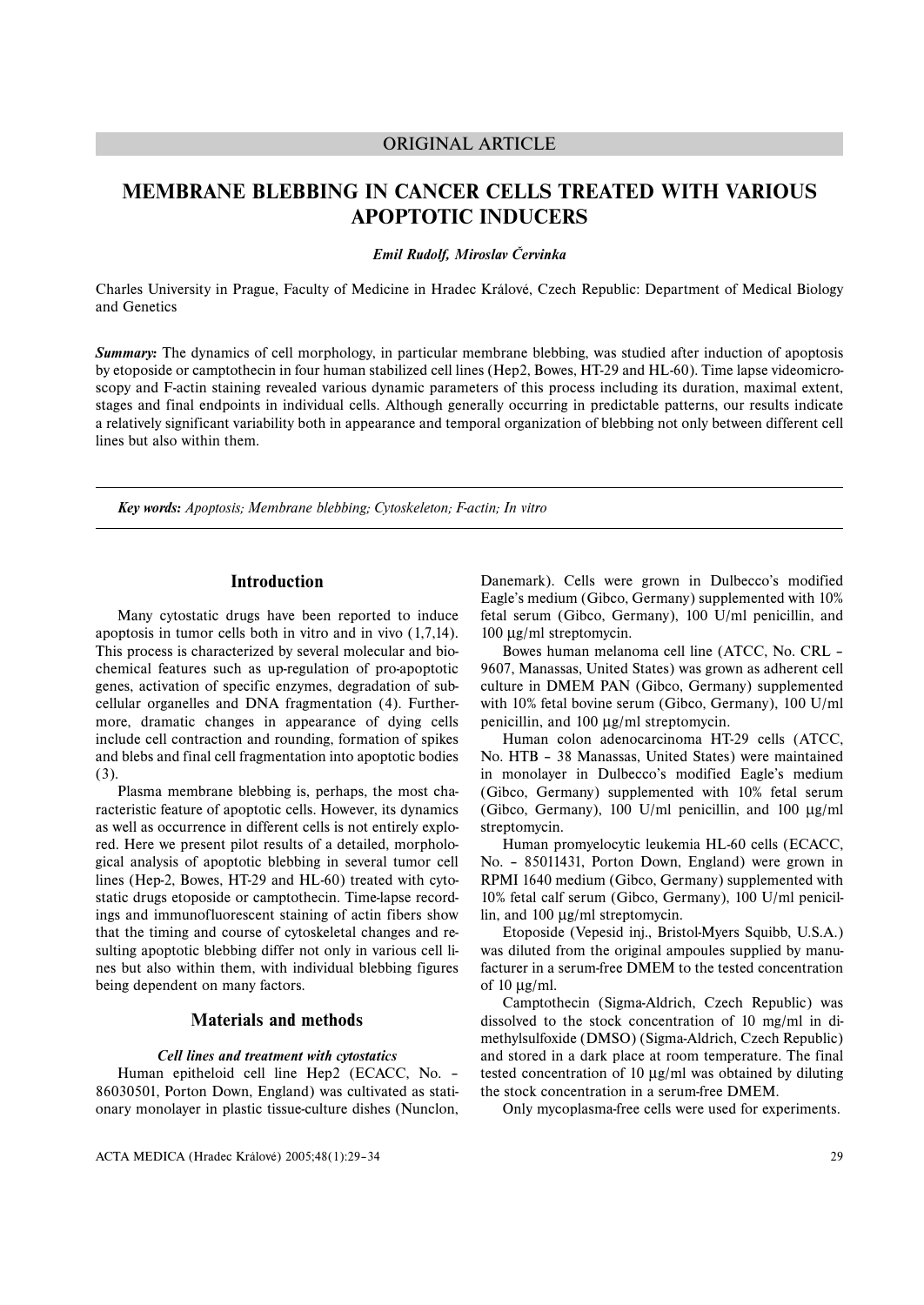#### *Time-lapse videomicroscopy*

Cells were seeded into a 25 ml plastic tissue-culture flask (Nunclon, Roskilde). After a 24h-cultivation period, the cultivation medium was replaced with a medium containing tested chemical (etoposide or camptothecin). The culture flask was subsequently transferred to a 37 °C-heated chamber and cells were examined continuously over the 24h period, using an inverted microscope Olympus IX-70 (Olympus Optical CO, Ltd., Tokyo) equipped with a longworking-distance condenser, and a 20 X phase contrast lens. For time-lapse recording, the microscope was equipped with a Mitsubishi CCD-100E camera (Mitsubishi Corporation, Tokyo) and connected to a Mitsubishi video recorder HS-S5600 (Mitsubishi Corporation, Tokyo). The recording was performed in various modes under different magnifications to allow general as well as detail-focused analysis. The recorded sequences were converted to digitized form by the software Adobe Premiere 6.0 (Adobe Systems Incorporated, San Jose) and analyzed frame by frame.

#### *Visualization of F-actin and cell nucleus*

Cells were seeded into modified cytospin chambers (Hettich, Germany) and allowed to grow overnight at  $37^{\circ}$ C and 5% CO<sub>2</sub> in an incubator. Next, they were treated with cytostatics and at different time intervals analyzed. Briefly, after fixation with 4% formaldehyde (Sigma-Aldrich, Prague) solution and permeabilization with phosphate saline buffer with Triton X (Sigma-Aldrich, Prague), TRITC-Phalloidin solution (Sigma-Aldrich, Prague) was added and specimens were incubated at room temperature for 30 min. Then the specimens were post-labeled with DAPI, mounted into SlowFade® medium (Molecular Probes, Inc. Eugene, U.S.A.) and examined under a fluorescence microscope Nikon Eclipse E 400 (Nikon Corporation, Kanagawa, Japan) equipped with a digital color matrix camera COOL 1300 (VDS, Vosskűhler, Germany). Photographs were taken using the software LUCIA DI

Image Analysis System LIM (Laboratory Imaging Ltd., Prague, Czech Republic) and analyzed. All the experiments were done in triplicate.

#### *Statistics*

All the experiments were repeated at least three times. Statistical analysis was carried out with a statistical program GraphPad Prism (GraphPad Software, Inc. San Diego, U.S.A.). We used one-way Anova test with Dunnett's post test for multiple comparisons. Results were compared with control samples, and means were considered significant if P<0.05.

## **Results**

*Characteristics of membrane blebbing in Hep-2, Bowes, HT-29 and HL-60 cells.* Both etoposide and camptothecin in a given concentration (10 µg/ml) induced cell blebbing and subsequent cell death in all treated cell lines. Particular temporal and spatial characteristics of this process are shown in Tab. 1. In all cell lines, individual cells entered into the blebbing stage always asynchronously, and their total blebbing time varied between 0.3–6h. There were significant differences in the course of blebbing between cell lines but also within them as in some cells a full scale of up to 8 morphologically distinct stages were recognizable whereas others displayed only a limited number of stages. In addition, in Hep-2 and HL-60 cell lines, the entire cell population behaved similarly whereas in Bowes and HT-29 cells, the course of blebbing depended on the stratification of cultures, i.e. whether cells existed individually or in larger multicellular clusters. Generally, blebbing started with an increased ruffling activity of the cell membrane followed by the formation of small blebs all over the cell surface. At this stage, cells kept their adherence to the inner surface of cultivation flask (with exception of HL-60 cell line). After varying time intervals, cells lost adherence and formed large membrane blebs (Fig. 1A-D). The number and the

**Tab. 1:** Spatial and temporal characteristics of membrane blebbing in human cell lines after treatment with etoposide (ETO) or camptothecin (CPT).

| Cell lines   | Apoptotic inducer<br>$(\mu g/ml)$<br>CPT 10<br>ETO 10 |                          | D(h)        | PA $(%)$  | Ti(h) | Tm(h) | BS(n)      | BD(%) | CHR $(\%)$ |
|--------------|-------------------------------------------------------|--------------------------|-------------|-----------|-------|-------|------------|-------|------------|
| Hep2         |                                                       | $\overline{\phantom{a}}$ |             | 50        |       | 14    |            | 30    | 30         |
| <b>Bowes</b> |                                                       | u                        | $4*$        | 65        | 10    | 16    |            | 70    | 40         |
| HT-29        |                                                       | v                        | $0.3 - 0.5$ | $40 - 60$ | 14    | 24    | Up to $4*$ | 10    | 10         |
| <b>HL-60</b> |                                                       |                          |             | 65        |       |       |            | 80    | 60         |

Values presented in this table were determined from frame by frame analysis of time-lapse recordings and from software analysis of fluorescently labeled specimens. The following parameters were scored: D – average duration of blebbing in individual cells, PA – peak blebbing activity in treated cell population, Ti – time of induction of blebbing, Tm – time to maximal blebbing, BS – number of blebbing stages, BD – detachment of blebs and CHR – redistribution of chromatin into shedded blebs

\* depends on morphological stratification of treated culture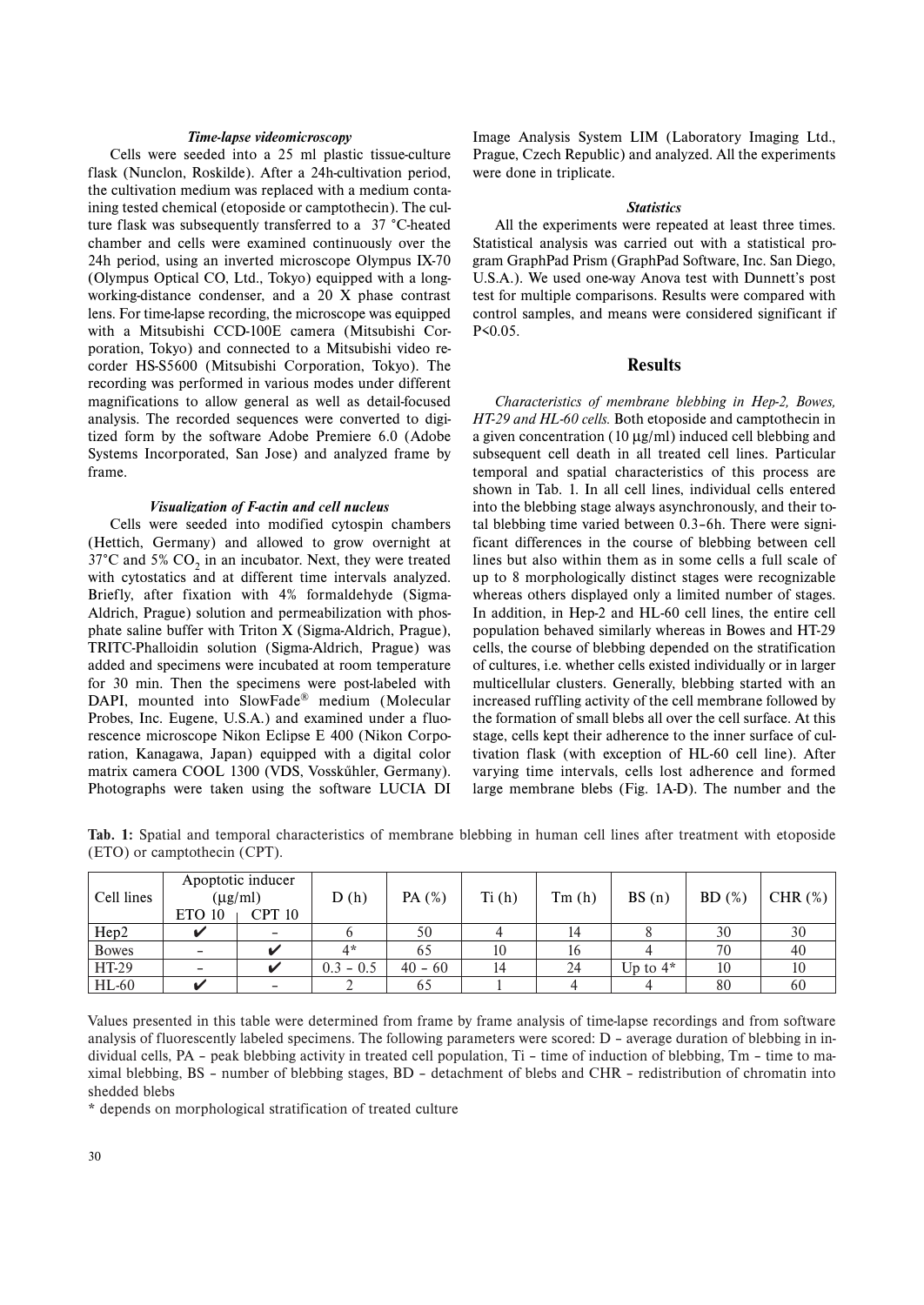

**Fig. 1:** Apoptotic membrane blebbing in cell lines treated with cytostatics etoposide (ETO) (10 µg/ml)or camptothecin (CPT) (10 µg/ml). (A) Hep-2 – ETO (B) Bowes – CPT (C) HT-29 – CPT (D) HL-60 – ETO. Left column shows control cells, right column apoptotic blebbing cells. Images represent digitalized printouts of video recordings. Phase contrast, 400x. Bar 50 µm.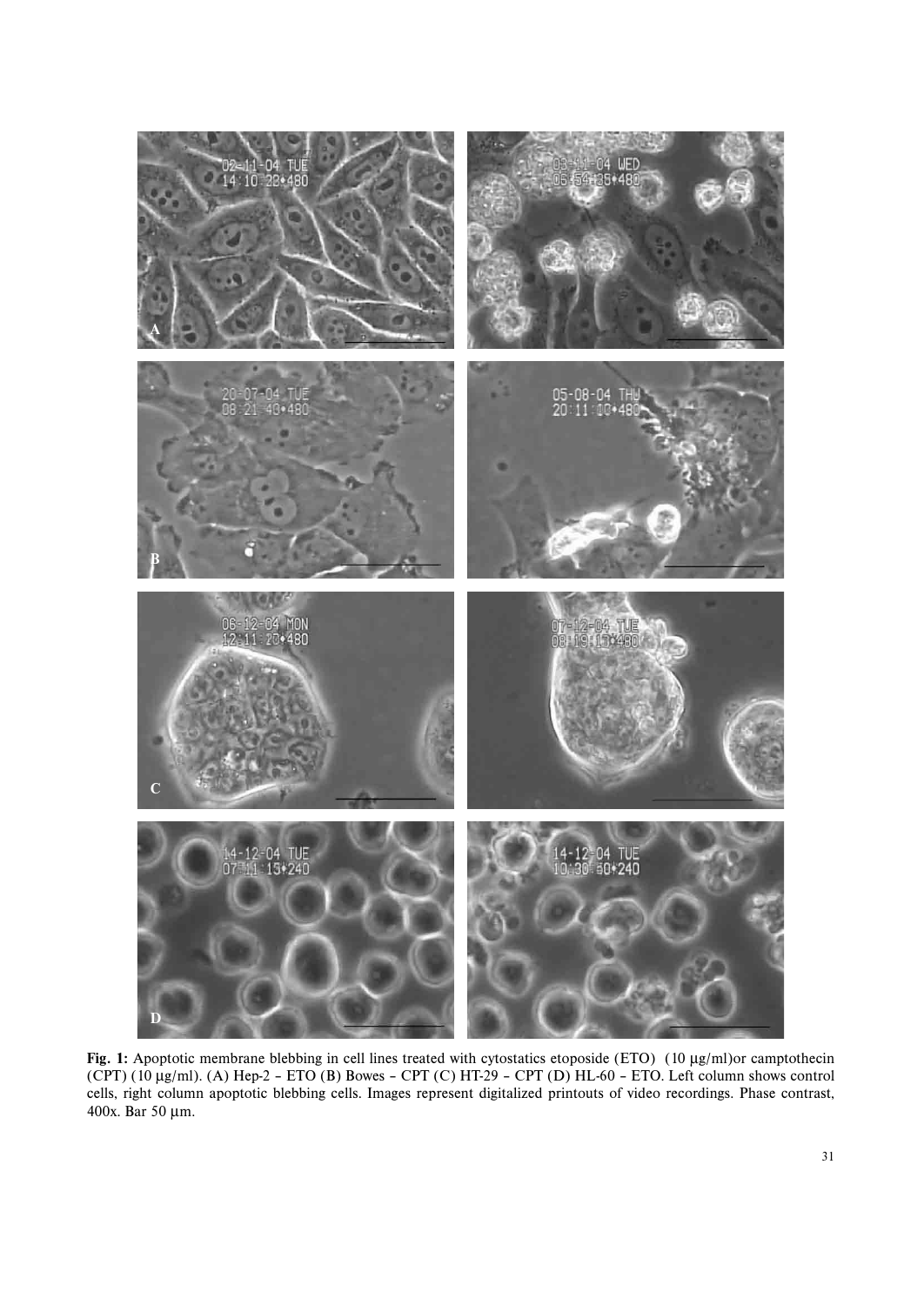activity of these blebs showed an extraordinary variability and changed constantly throughout the time. Gradually, cells ceased to produce blebs and remained motionless, in the end undergoing, in some cases, secondary necrosis. Alternatively, blebs became rounded and cells started to shed them, sometimes with enclosed portions of chromatin – so called formation of apoptotic bodies. Of all tested cell lines, HL-60 cell line showed the maximal shedding (80%) and in approximately 60% of these shedding cells blebs contained fragmented chromatin. The lowest shedding activity was noted in HT-29 cells (10%) with roughly equal redistribution of fragmented chromatin. In Bowes cell line, bleb shedding occurred in a relatively large number of cells



**Fig. 2:** Types of blebbing figures in Hep-2 cells treated with 10 µg/ml etoposide for 24h. (CON) Intact cell (A–G) Individual blebbing cells. Immunofluorescent staining of F-actin and nucleus. Fluorescence, 600x. Bar 50 µm.

(70%) while only up to 40% of them contained enclosed chromatin. In Hep-2 cells, the detachment of blebs remained constant (30%) as well as chromatin redistribution in them.

Figs. 2,3,4 and 5 depict the most characteristic stages of blebbing in the individual cells of all treated cell lines as they occurred in time.

### **Discussion**

It is now established that apoptotic membrane blebbing represents one of the most characteristic features of the executory phase of cell death (2,). The presence of membrane blebs has been reported in many experimental systems



**Fig. 3:** Types of blebbing figures in Bowes cells treated with 10 µg/ml camptothecin for 24h. (CON) Intact cell (A–G) Individual blebbing cells. Immunofluorescent staining of F-actin and nucleus. Fluorescence, 600x. Bar 50 µm.



**Fig. 4:** Types of blebbing figures in HT-29 cells treated with 10 µg/ml camptothecin for 24h. (CON) Intact cells (A–G) Individual blebbing cells. Immunofluorescent staining of F-actin and nucleus. Fluorescence, 600x. Bar 50 µm.



**Fig. 5:** Types of blebbing figures in HL-60s cells treated with 10  $\mu$ g/ml etoposide for 24h. (CON) Intact cell (A-G) Individual blebbing cells. Immunofluorescent staining of F-actin and nucleus. Fluorescence, 600x. Bar 50 µm.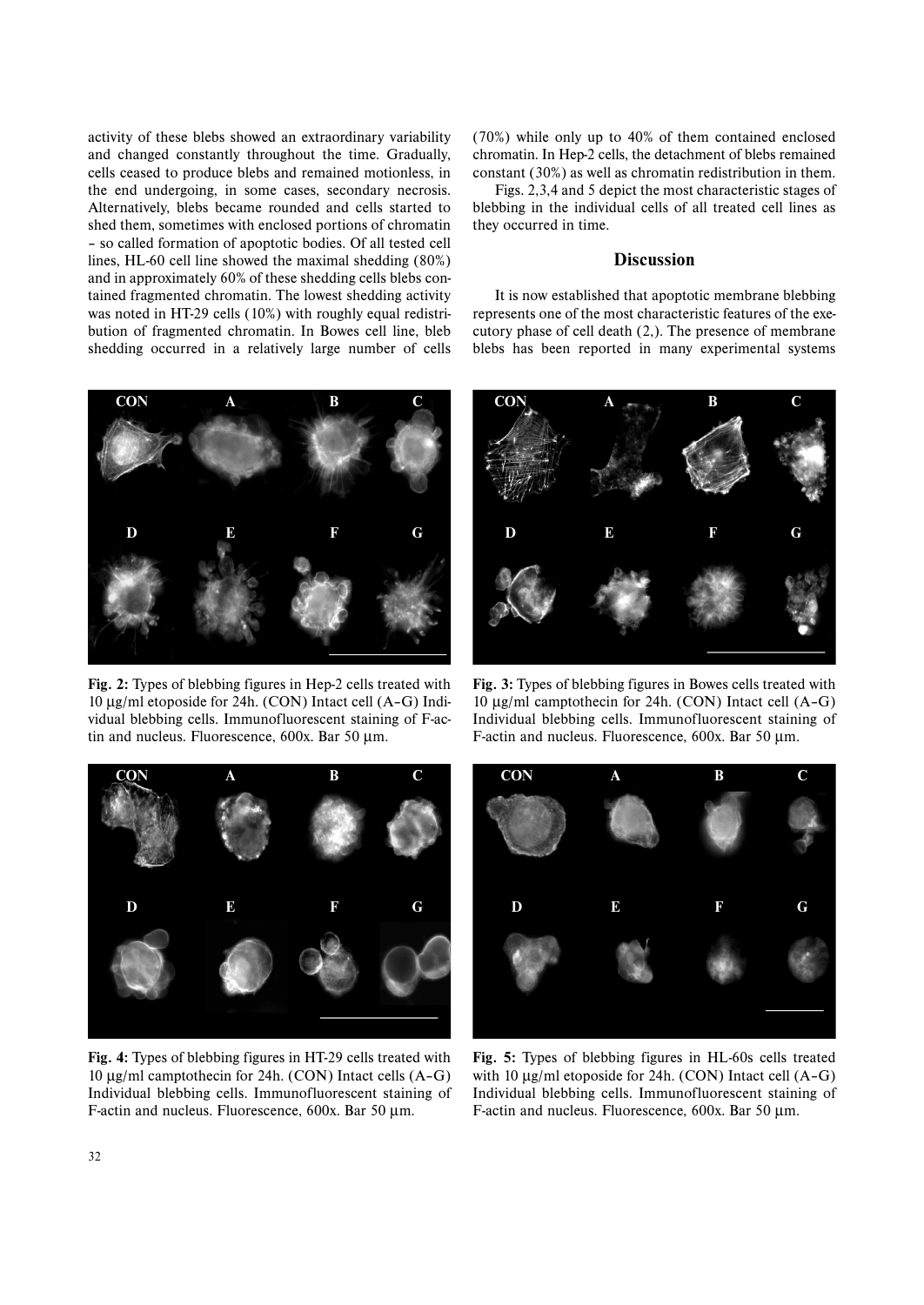upon different treatment conditions (5,12). Still, despite recent progress in our understanding of biochemical and molecular mechanisms underlying morphological changes accompanying cell death, our knowledge of temporal and spatial organization of these changes remains cursory. Furthermore, existing studies are often limited to few model systems and thorough morphological as well as molecular comparisons between different cell types are lacking.

To gain more general and deeper insight into the course of apoptotic blebbing, we carried out a pilot study comprising a series of detailed analyses of blebbing in four different human cell lines – Hep-2, Bowes, HT-29 and HL-60 treated with topoisomerase I (camptothecin) and II (etoposide) inhibitors. The selection of these chemicals and their concentration were based on literature search and our previous experiences with them (6,13).

The course and organization of blebbing were followed using a frame by frame analysis of time-lapse recordings at low (200x) and high (400–600x) magnifications. In addition, immunofluorescent staining of cytoskeleton in treated cells was performed at regular intervals to visualize rearrangement of F-actin, which appears to be a crucial protein involved in formation of membrane blebs. Moreover, the position of chromatin in the cells was visualized to determine whether chromatin is redistributed into apoptotic bodies.

The results of our study show a great variability in the course and appearance of membrane blebbing between employed cell lines (Tab. 1 and Figs. 1,2,3,4 and 5). Furthermore, the similar variability was recorded within each cell line too. The fact that treated cells entered the blebbing stage asynchronously along with our observations that appearance and duration of this phenomenon also vary seems to indicate that several factors are likely to influence it. Among them, the phase of the cell cycle and the particular intracellular signaling profile might be critical. Several authors have shown that membrane blebbing during execution phase of apoptosis is associated with Rho-kinase signaling and depends on the expression of the Rho-associated kinases I (ROCK I) and II (ROCK II) and their cleavage by caspases. These molecules as well as other kinases such as p21–activated protein kinase-2 (PAK2) or LIM-kinases 1 and 2 (LIMK1 and LIMK2) regulate the expression patterns of actin and actin-associated proteins. Changes in these patterns have been reported to underlie actual blebbing process (8,10,11). Since each apoptotic inducer potentially activates selected signaling pathways, it is reasonable to believe that the resulting changes in actin-driven membrane blebbing are bound to vary in different experimental systems upon various treatment conditions. Our results agree with it and this has also been demonstrated in the study where HL-60 cells were treated with two cytostatic drugs operating through distinct mechanisms (3).

In natural environments, cells dying through apoptosis form so called apoptotic bodies which are cleared by macrophages. Apoptotic bodies are defined as small cellular fragments with enclosed chromatin (5). Nevertheless, in vitro, apoptotic cells proceed often into secondary necrosis in the absence of apoptotic bodies. In accordance with this scenario, we found that detachment of membrane blebs indicating the formation of apoptotic bodies occurred in 10–80% of treated cell populations. These detached blebs were found to be chromatin positive from 10 to 60%. Thus fragmentation of treated cells into structures similar to apoptotic bodies occurred in some cells only and was cell type dependent. This would indicate the independence of membrane blebbing and the formation of cell bodies. The similar results reported the authors who found that blebbing of the plasma membrane occurs independently and is not required for engulfment of apoptotic cells by macrophages (9).

## **Conclusions**

We found that in our experimental systems treatments with cytostatic chemicals triggered membrane blebbing whose dynamics and appearance differed. Variations recorded by time-lapse videomicroscopy and fluorescence microscopy occurred both between cell populations and within them. These variations may be due to several factors such as the cell cycle distribution in treated cells, drug-dependent activation of specific signaling pathways and the expression of cytoskeleton-regulating proteins.

#### *Acknowledgement*

This work was supported by Ministry of Education Czech Republic Research Project MSM 0021620820.

#### **References**

- 1. Bailly C. Topoisomerase I poisons and suppressors as anticancer drugs. Curr Med Chem 2000;7:39–58.
- 2. Coleman ML, Sahai EA, Yeo M, Bosch M, Dewar A, Olson MF. Membrane blebbing during apoptosis results from caspase-mediated activation of ROCK I. Nat Cell Biol 2001;3:339–45.
- 3. Kravtsov VD, Daniel TO, Koury MJ. Comparative analysis of different methodological approaches to the in vitro study of drug-induced apoptosis. Am J Pathol 1999;155:1327–39.
- 4. Kroemer G, Petit P, Zamzami N, Vayssiere JL, Mignotte B. The biochemistry of programmed cell death. The Faseb Journal: Official Publication of the Federation of American Societies For Experimental Biology 1995;9:1277–87.
- 5. Mills JC, Stone NL, Erhardt J, Pittman RN. Apoptotic membrane blebbing is regulated by myosin light chain phosphorylation. J Cell Biol 1998;140:627–36.
- 6. Rudolf E, Peychl J, Novak J, Cervinka M. Apoptosis when the cells begin to dance. Front Biosci 2000;5:F1–2.
- Sargent JM, Elgie AW, Williamson CJ, Hill BT. Ex vivo effects of the dual topoisomerase inhibitor tafluposide (F 11782) on cells isolated from fresh tumor samples taken from patients with cancer. Anticancer Drugs 2003;14:467–73.
- Sebbagh M, Renvoize C, Hamelin J, Riche N, Bertoglio J, Breard J, Caspase-3–mediated cleavage of ROCK I induces MLC phosphorylation and apoptotic membrane blebbing. Nat Cell Biol 2001;3:346–52.
- 9. Shiratsuchi A, Mori T, Nakanishi Y. Independence of plasma membrane blebbing from other biochemical and biological characteristics of apoptotic cells. J Biochem (Tokyo) 2002;132:381–86.
- 10. Song Y, Hoang BQ, Chang DD. ROCK-II-induced membrane blebbing and chromatin condensation require actin cytoskeleton. Exp Cell Res 2002;278:45–52.
- 11. Tomiyoshi G, Horita Y, Nishita M, Ohashi K, Mizuno K. Caspase-mediated cleavage and activation of LIM-kinase 1 and its role in apoptotic membrane blebbing. Genes Cells 2004;9:591–600.